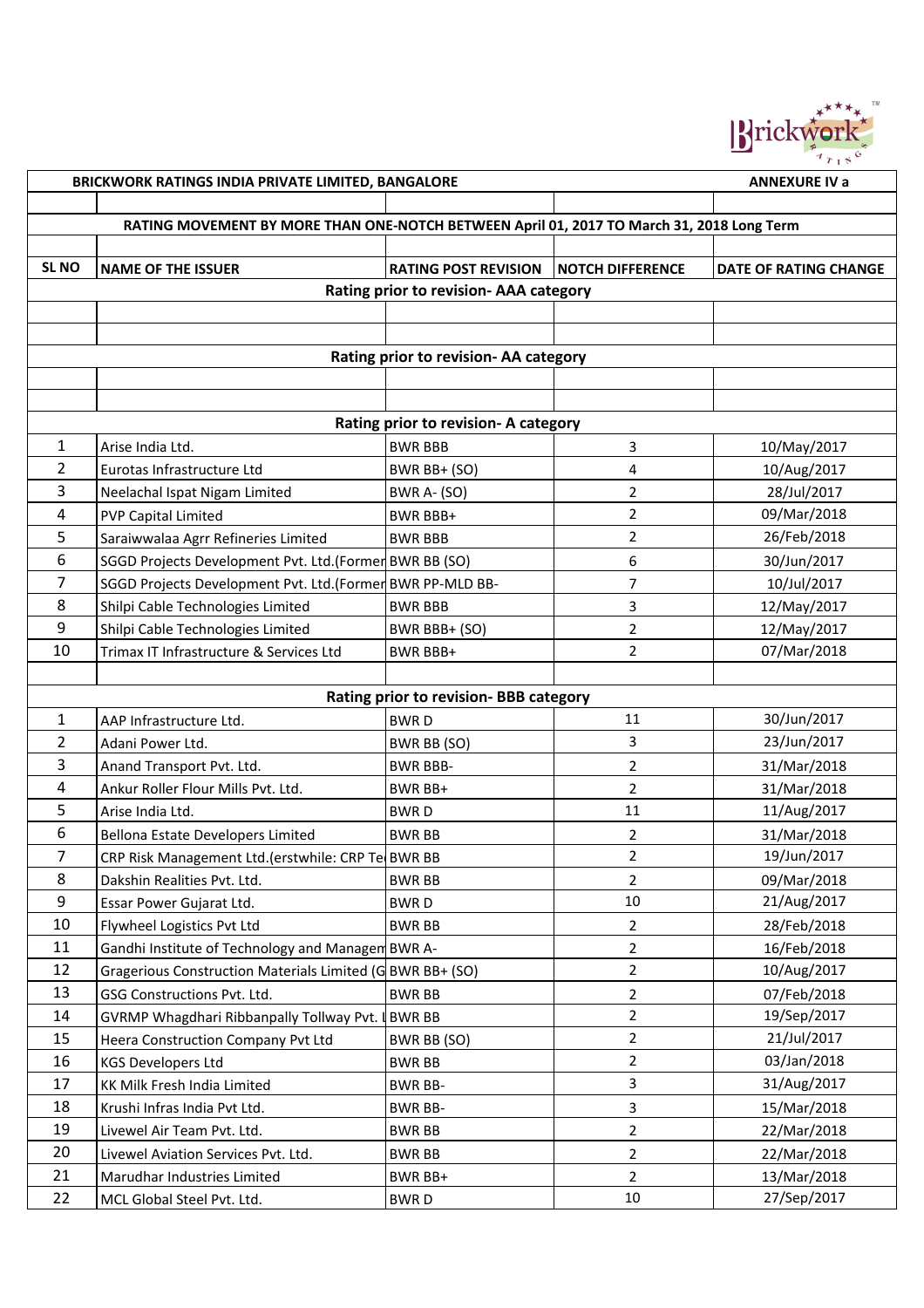| 23             | Newgen Specialty Plastics Ltd.                          | <b>BWR BB+</b>                        | 3              | 31/Mar/2018 |
|----------------|---------------------------------------------------------|---------------------------------------|----------------|-------------|
| 24             | Nithya Packaging Pvt Ltd                                | <b>BWR BB</b>                         | $\overline{2}$ | 20/Nov/2017 |
| 25             | Nutraplus India Limited                                 | <b>BWR BB</b>                         | $\overline{2}$ | 27/Jul/2017 |
| 26             | Oceanus Dwellings Pvt. Ltd.                             | <b>BWRB</b>                           | 5              | 03/Jul/2017 |
| 27             | Olive Lifesciences Pvt Ltd                              | <b>BWR BB</b>                         | 3              | 12/Dec/2017 |
| 28             | Omkar Speciality Chemicals Ltd.                         | <b>BWRD</b>                           | 11             | 03/Oct/2017 |
| 29             | Patel Realty (India) Ltd.                               | <b>BWR BB</b>                         | $\overline{2}$ | 31/Mar/2018 |
| 30             | Prime Gold International Limited                        | <b>BWRD</b>                           | 10             | 10/Aug/2017 |
| 31             | Punjab Basmati Rice Ltd                                 | <b>BWR BB</b>                         | $\overline{2}$ | 28/Feb/2018 |
| 32             | PVN Fabrics Pvt. Ltd.                                   | <b>BWR BB-</b>                        | 3              | 26/Sep/2017 |
| 33             | <b>PVP Ventures Limited</b>                             | <b>BWR BB</b>                         | $\overline{2}$ | 12/Mar/2018 |
| 34             | RattanIndia Power Ltd.                                  | BWR BB+                               | $\overline{2}$ | 25/Jul/2017 |
| 35             | Rave Scans Pvt. Ltd.                                    | BWR BB+                               | $\overline{2}$ | 31/Mar/2018 |
| 36             | Richa Industries Ltd.                                   | <b>BWR BB</b>                         | $\overline{2}$ | 20/Nov/2017 |
| 37             | SA Rawther Spices Pvt. Ltd.                             | <b>BWR BB</b>                         | $\overline{2}$ | 26/Sep/2017 |
| 38             | Samprash Foods Ltd                                      | <b>BWR BB-</b>                        | $\overline{3}$ | 31/Aug/2017 |
| 39             | Sare Jubilee Shelters Pvt. Ltd.                         | <b>BWR BBB-</b>                       | $\overline{2}$ | 02/Jan/2018 |
| 40             | Sare Saamag Realty Pvt Ltd                              | <b>BWR BBB-</b>                       | $\overline{2}$ | 02/Jan/2018 |
| 41             | Sarvhit Trust                                           | <b>BWR BB</b>                         | $\overline{2}$ | 31/Mar/2018 |
| 42             | Sathavahana Ispat Limited                               | <b>BWRD</b>                           | $10\,$         | 31/Jan/2018 |
| 43             | Satra Buildcon Pvt. Ltd.                                | BWR BB (SO)                           | $\overline{2}$ | 06/Jul/2017 |
| 44             | Satra Properties India Limited                          | BWR BB (SO)                           | $\overline{2}$ | 18/Aug/2017 |
| 45             | SGGD Projects Development Pvt. Ltd.(Former BWR PP-MLD D |                                       | 11             | 21/Jul/2017 |
| 46             | Shah Brothers Ispat Pvt. Ltd.                           | <b>BWR BB</b>                         | $\overline{2}$ | 07/Mar/2018 |
| 47             | Shilpi Cable Technologies Limited                       | <b>BWR BB</b>                         | 3              | 26/May/2017 |
| 48             | Shinago Infrastructure & Resources Ltd.                 | <b>BWR BB</b>                         | $\overline{2}$ | 10/Oct/2017 |
| 49             | Shree Durga Syntex Pvt. Ltd.                            | <b>BWR BBB+</b>                       | $\overline{2}$ | 21/Aug/2017 |
| 50             | Simplex Agri-Infra Services Pvt. Ltd.                   | <b>BWRD</b>                           | $10\,$         | 30/May/2017 |
| 51             | SLN Coffee Pvt. Ltd.                                    | <b>BWR BB</b>                         | $\overline{2}$ | 11/Sep/2017 |
| 52             | Sri Lakshmi Srinivasa Jute Mills Ltd. (SLSJML)          | <b>BWR BB-</b>                        | 3              | 09/Mar/2018 |
| 53             | SRS Finance Ltd.                                        | <b>BWRD</b>                           | 11             | 03/Jul/2017 |
| 54             | SRS Real Infrastructure Ltd.                            | <b>BWRD</b>                           | 11             | 22/Sep/2017 |
| 55             | SRS Real Infrastructure Ltd.                            | <b>BWR FD</b>                         | 11             | 22/Sep/2017 |
| 56             | Tara Chand Rice Mills Pvt. Ltd                          | <b>BWR BB</b>                         | $\overline{2}$ | 31/Mar/2018 |
| 57             | Varaha Infra Limited                                    | <b>BWR BB</b>                         | $\overline{2}$ | 30/Jun/2017 |
| 58             | Visa Drugs and Phramaceuticals Pvt. Ltd.                | BWR BB+                               | 3              | 31/Mar/2018 |
| 59             | Vishal Infraglobal Pvt. Ltd.                            | <b>BWR BB-</b>                        | 3              | 09/Feb/2018 |
| 60             | Windals Auto Pvt. Ltd.                                  | <b>BWR BB</b>                         | $\overline{2}$ | 27/Mar/2018 |
|                |                                                         |                                       |                |             |
|                |                                                         |                                       |                |             |
|                |                                                         | Rating prior to revision- BB category |                |             |
| $\mathbf{1}$   | Abellon CleanEnergy Ltd.                                | <b>BWR BBB-</b>                       | $\overline{2}$ | 25/Sep/2017 |
| $\overline{2}$ | ACCIL Auto Steel Pvt. Ltd.                              | <b>BWRD</b>                           | 9              | 01/Sep/2017 |
| 3              | Adhunik Alloys & Power Ltd                              | <b>BWRD</b>                           | $\overline{7}$ | 28/Jun/2017 |
| 4              | Airavat Industries Pvt Ltd                              | <b>BWRD</b>                           | 9              | 21/Mar/2018 |
| 5              | Aman Metal Finishers                                    | <b>BWR BB-</b>                        | $\overline{2}$ | 29/Mar/2018 |
| 6              | Amrapali Dream Valley Pvt. Ltd.                         | <b>BWRD</b>                           | $\overline{7}$ | 31/Mar/2018 |
| $\overline{7}$ | Amrapali Eden Park Developers Pvt. Ltd.                 | <b>BWRD</b>                           | 8              | 31/Mar/2018 |
| 8              | Anandam Ornaments Pvt. Ltd.                             | <b>BWRD</b>                           | 8              | 13/Oct/2017 |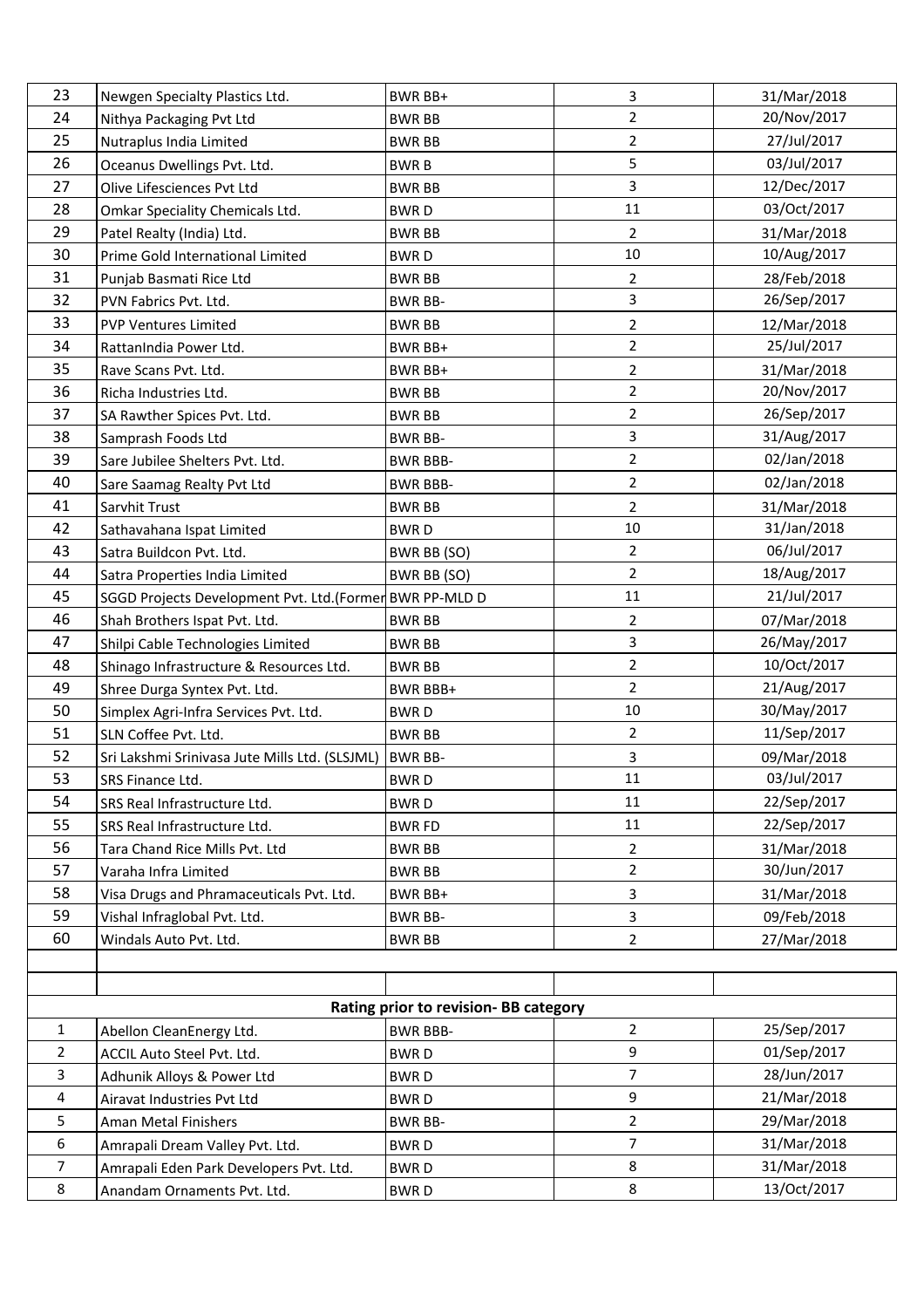| 9  | Archon Engicon Limited                         | <b>BWRD</b>     | $\overline{7}$ | 18/Jan/2018 |
|----|------------------------------------------------|-----------------|----------------|-------------|
| 10 | Arora Knit Fab Pvt. Ltd.                       | <b>BWRD</b>     | $\overline{7}$ | 23/Mar/2018 |
| 11 | Arundwati Hotels and Resorts Pvt. Ltd.         | <b>BWRD</b>     | $\overline{7}$ | 15/Mar/2018 |
| 12 | Asian Colour Coated Ispat Ltd.                 | <b>BWRD</b>     | 8              | 01/Sep/2017 |
| 13 | <b>Asiatic Enterprises</b>                     | <b>BWRB</b>     | $\overline{2}$ | 28/Mar/2018 |
| 14 | Axis Hospitals Pvt. Ltd.                       | <b>BWRD</b>     | 8              | 09/Jan/2018 |
| 15 | Balar Synthetics Pvt. Ltd.                     | <b>BWR BB-</b>  | $\overline{2}$ | 31/Aug/2017 |
| 16 | Banglore Polymers Pvt. Ltd.                    | <b>BWRB</b>     | $\overline{2}$ | 23/Mar/2018 |
| 17 | Bhandari Engineering Company Pvt. Ltd.         | BWR B+          | $\overline{2}$ | 23/Mar/2018 |
| 18 | BK Sons Infrastructure Pvt. Ltd.               | <b>BWRB</b>     | $\overline{2}$ | 28/Mar/2018 |
| 19 | Bonafide Arts Pvt. Ltd                         | <b>BWRB</b>     | $\overline{2}$ | 21/Mar/2018 |
| 20 | Brijilaxmi Paper Products Pvt. Ltd.            | <b>BWRD</b>     | 8              | 09/Mar/2018 |
| 21 | Burnpur Cement Ltd.                            | <b>BWRD</b>     | 8              | 27/Sep/2017 |
| 22 | C.M.S. Impex (India) Pvt. Ltd.                 | <b>BWRB</b>     | $\overline{2}$ | 15/Mar/2018 |
| 23 | Candor Textile Pvt Ltd (Erstwhile CIL Textiles | <b>BWRD</b>     | $\overline{7}$ | 24/Jan/2018 |
| 24 | Careway Agro Procurement Pvt. Ltd.             | <b>BWRD</b>     | 7              | 22/Nov/2017 |
| 25 | Carona Knitwear                                | <b>BWR BB-</b>  | $\overline{2}$ | 23/Nov/2017 |
| 26 | Cethar Food Oil Ltd.                           | BWR B+          | $\overline{2}$ | 27/Mar/2018 |
| 27 | Charbhuja Industries Pvt. Ltd.                 | <b>BWRD</b>     | 9              | 23/Mar/2018 |
| 28 | Charu Overseas Pvt. Ltd.                       | <b>BWRB</b>     | 2              | 16/Jan/2018 |
| 29 | Chetmani Ornaments Pvt. Ltd.                   | <b>BWRB</b>     | $\overline{2}$ | 23/Mar/2018 |
| 30 | CL Engineering Pvt. Ltd.                       | <b>BWRD</b>     | 8              | 02/Jan/2018 |
| 31 | CM Associates Pvt. Ltd.                        | BWR BB+         | $\overline{2}$ | 29/Jun/2017 |
| 32 | Crescent Tanners Pvt. Ltd.                     | <b>BWRB</b>     | 2              | 22/Feb/2018 |
| 33 | Dans Energy Pvt Ltd.                           | <b>BWRD</b>     | 8              | 28/Sep/2017 |
| 34 | Deluxe Cold Storage & Food Processors Ltd      | <b>BWRD</b>     | 9              | 23/Jun/2017 |
| 35 | Deogiri Infrastructure Pvt. Ltd.               | BWR B+          | $\overline{2}$ | 23/Nov/2017 |
| 36 | Diamond Power Infrastructure Limited           | <b>BWRD</b>     | $\overline{7}$ | 29/May/2017 |
| 37 | Diamond Power Infrastructure Limited           | <b>BWRD</b>     | $\overline{7}$ | 29/May/2017 |
| 38 | <b>Dillip Constructions Pvt Ltd</b>            | <b>BWRB</b>     | 3              | 16/Mar/2018 |
| 39 | Dinesh Gold                                    | <b>BWRD</b>     | 8              | 01/Sep/2017 |
| 40 | Dinesh Jewellers                               | <b>BWRD</b>     | $\overline{7}$ | 01/Sep/2017 |
| 41 | Dr Kamakshi Memorial Hospital Pvt Ltd          | BWR C+          | 4              | 21/Feb/2018 |
| 42 | Eagle Maritime Inc.                            | BWR B+          | $\overline{2}$ | 11/Sep/2017 |
| 43 | Ecorex Buildtech Pvt. Ltd.                     | <b>BWRC</b>     | 6              | 05/Sep/2017 |
| 44 | Elite Contractors (Chennai) Pvt. Ltd.          | BWR BB+         | $\overline{2}$ | 24/Jan/2018 |
| 45 | Espire Infolabs Pvt. Ltd.                      | BWR B+          | $\overline{2}$ | 15/Dec/2017 |
| 46 | Everest Starch (India) Pvt. Ltd.               | BWR B+          | $\overline{2}$ | 13/Sep/2017 |
| 47 | Feedatives Pharma Pvt. Ltd.                    | <b>BWRD</b>     | 9              | 04/Sep/2017 |
| 48 | G G Continental Trades Pvt. Ltd.               | BWR BB+         | $\overline{2}$ | 15/Jun/2017 |
| 49 | G.S. Express Pvt. Ltd.                         | BWR B+          | $\overline{2}$ | 23/Mar/2018 |
| 50 | Gagan Pulses Pvt Ltd                           | <b>BWRD</b>     | 9              | 23/Jun/2017 |
| 51 | GK Protiens Pvt. Ltd.                          | BWR BB+         | $\overline{2}$ | 15/Jun/2017 |
| 52 | GLM Infratech Pvt. Ltd.                        | <b>BWRD</b>     | 9              | 31/Aug/2017 |
| 53 | Globe Artwares Impex Pvt Ltd                   | BWR B+          | $\overline{2}$ | 12/Feb/2018 |
| 54 | Goldstone Cements Ltd.                         | <b>BWR BBB-</b> | 2              | 06/Nov/2017 |
| 55 | GS Auto International Limited                  | <b>BWRD</b>     | $\overline{7}$ | 18/Aug/2017 |
| 56 | GV Cotton Mills Pvt. Ltd.                      | <b>BWRD</b>     | $\overline{7}$ | 09/Mar/2018 |
| 57 | <b>GVR Infra Projects Limited</b>              | <b>BWRB</b>     | 3              | 27/Apr/2017 |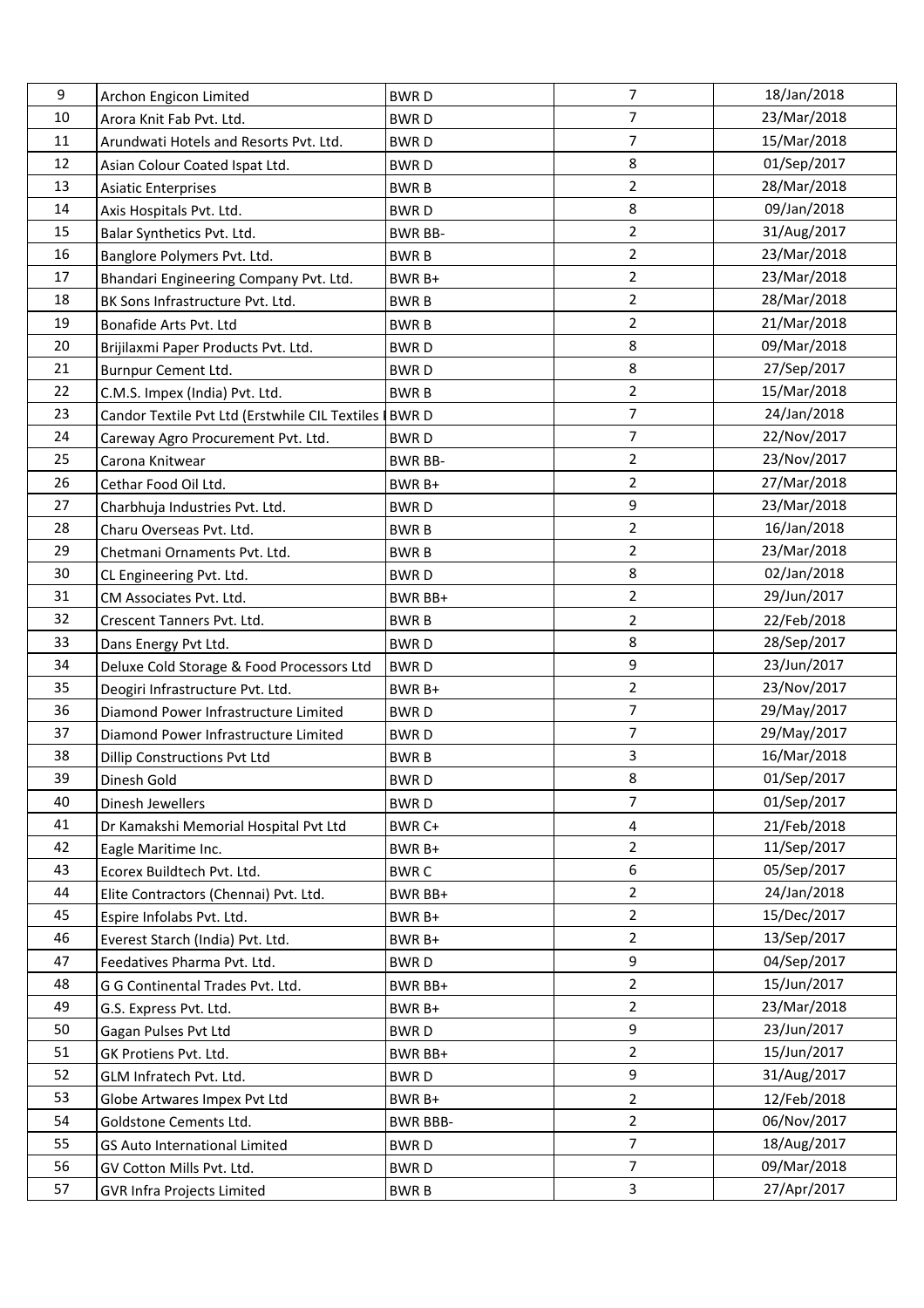| 58  | <b>GVR Infra Projects Limited</b>                          | <b>BWRB</b>     | 3              | 27/Apr/2017 |
|-----|------------------------------------------------------------|-----------------|----------------|-------------|
| 59  | H2 Apparels Pvt. Ltd.                                      | <b>BWR B-</b>   | 4              | 26/Mar/2018 |
| 60  | Hariom Concast & Steels Pvt. Ltd.                          | <b>BWR BB-</b>  | $\overline{2}$ | 31/Aug/2017 |
| 61  | HariOm Enterprises                                         | BWR BB+         | $\overline{2}$ | 14/Sep/2017 |
| 62  | Himalaya Polytech Pvt. Ltd.                                | BWR B+          | $\overline{2}$ | 31/Jan/2018 |
| 63  | <b>Hind Tools</b>                                          | <b>BWR BB-</b>  | $\overline{2}$ | 19/Feb/2018 |
| 64  | Hindustan Newsprint Limited                                | <b>BWRD</b>     | 9              | 23/Jan/2018 |
| 65  | Hira Concast Limited                                       | <b>BWRD</b>     | 9              | 28/Feb/2018 |
| 66  | Hi-Tech Power Systems                                      | <b>BWRD</b>     | 8              | 16/Jan/2018 |
| 67  | Hotel East Palace Pvt. Ltd.                                | <b>BWRD</b>     | 8              | 29/Aug/2017 |
| 68  | Idyllic Resorts Pvt. Ltd.                                  | BWR B+          | 3              | 07/Jun/2017 |
| 69  | Indermani Minerals India Pvt. Ltd.                         | <b>BWR BBB-</b> | $\overline{3}$ | 25/Jan/2018 |
| 70  | ISR Infra Pvt. Ltd.                                        | <b>BWRD</b>     | 9              | 01/Sep/2017 |
| 71  | J.M. Housing Limited                                       | <b>BWRD</b>     | 8              | 18/Dec/2017 |
| 72  | Jai Maakali Poultry Products Pvt Ltd                       | BWR B-          | 3              | 07/Sep/2017 |
| 73  | Jain Distillery(A Unit of Jain Distillery Pvt Ltd) BWR BB- |                 | $\overline{2}$ | 22/Feb/2018 |
| 74  | Jamna Dass Nikkamal Jain Saraf Pvt. Ltd.                   | BWR B+          | $\overline{2}$ | 29/Dec/2017 |
| 75  | Jindal Aluminium Foils Pvt. Ltd.                           | <b>BWRD</b>     | 8              | 29/Dec/2017 |
| 76  | Jindal Texofab Ltd.                                        | BWR BB+         | $\overline{2}$ | 19/Mar/2018 |
| 77  | Jog Constructions Company Pvt. Ltd                         | BWR B+          | $\overline{2}$ | 23/Feb/2018 |
| 78  | Jogvick Manufacturing & Trading Pvt. Ltd.                  | <b>BWRD</b>     | 8              | 19/Sep/2017 |
| 79  | Johal & Company (Wine Sales) Pvt. Ltd.                     | <b>BWRD</b>     | 8              | 19/Sep/2017 |
| 80  | Jordan Construction                                        | <b>BWRD</b>     | 8              | 07/Mar/2018 |
| 81  | K S Impex Ltd                                              | BWR B+          | $\overline{2}$ | 08/Jan/2018 |
| 82  | Kohinoor Paper and Newsprint Pvt. Ltd.                     | <b>BWRB</b>     | $\overline{3}$ | 21/Jun/2017 |
| 83  | Kohinoor Pulp & Paper Pvt. Ltd.                            | <b>BWRD</b>     | 9              | 15/Mar/2018 |
| 84  | Krishna Corporation                                        | <b>BWRD</b>     | $\overline{7}$ | 28/Mar/2018 |
| 85  | Kundan Mal Roop Chand Jewellers Pvt. Ltd.                  | <b>BWR BB-</b>  | $\overline{2}$ | 29/Dec/2017 |
| 86  | Kwality Overseas Pvt. Ltd.                                 | <b>BWRB</b>     | $\mathbf{3}$   | 05/Oct/2017 |
| 87  | Little Heart Children Hospital Pvt. Ltd.                   | <b>BWRD</b>     | 8              | 07/Mar/2018 |
| 88  | M G Arun Kumar                                             | BWR B+          | $\overline{2}$ | 02/Mar/2018 |
| 89  | Maa Bhagwati Coke (Gujarat) Pvt. Ltd.                      | BWR B+          | 2              | 30/Jun/2017 |
| 90  | Maa Sherawali Ispat Pvt. Ltd.                              | <b>BWRD</b>     | 8              | 27/Mar/2018 |
| 91  | Madan's Wine Stores Pvt. Ltd.                              | <b>BWRD</b>     | 8              | 19/Sep/2017 |
| 92  | Madhusala Drinks Pvt. Ltd.                                 | <b>BWRD</b>     | 8              | 19/Sep/2017 |
| 93  | Mangal Pulses Pvt Ltd                                      | <b>BWRD</b>     | 9              | 23/Jun/2017 |
| 94  | Manjeera Constructions Ltd.                                | <b>BWRC</b>     | 5              | 01/Aug/2017 |
| 95  | Manoj Kumar Anil Kumar Engineering Private BWR BB-         |                 | $\overline{2}$ | 24/Aug/2017 |
| 96  | Manoj Mangla and Manish Mangla Ware Hou BWR B+             |                 | $\overline{2}$ | 21/Mar/2018 |
| 97  | Manomay Tex India Pvt. Ltd                                 | <b>BWR BBB-</b> | $\overline{2}$ | 09/Jun/2017 |
| 98  | MBL Infrastructures Ltd.                                   | <b>BWRD</b>     | 9              | 30/Jun/2017 |
| 99  | Metalore Overseas Pvt. Ltd                                 | BWR B+          | $\overline{2}$ | 08/Jan/2018 |
| 100 | Mittal Corp Ltd.                                           | BWR B+          | $\overline{2}$ | 27/Sep/2017 |
| 101 | Modern Instruments Pvt. Ltd.                               | <b>BWRD</b>     | 8              | 06/Feb/2018 |
| 102 | MS Impex                                                   | BWR B+          | $\overline{2}$ | 19/Jan/2018 |
| 103 | Navjeevan Hatcheries Pvt Ltd                               | BWR B+          | $\overline{2}$ | 16/Nov/2017 |
| 104 | Neev Infrastructure Pvt Ltd                                | <b>BWRB</b>     | 3              | 31/Mar/2018 |
| 105 | Nikkamal Jewels Pvt. Ltd.                                  | BWR B+          | $\overline{2}$ | 29/Dec/2017 |
| 106 | Nippy Jewellers                                            | <b>BWRB</b>     | $\overline{2}$ | 23/Mar/2018 |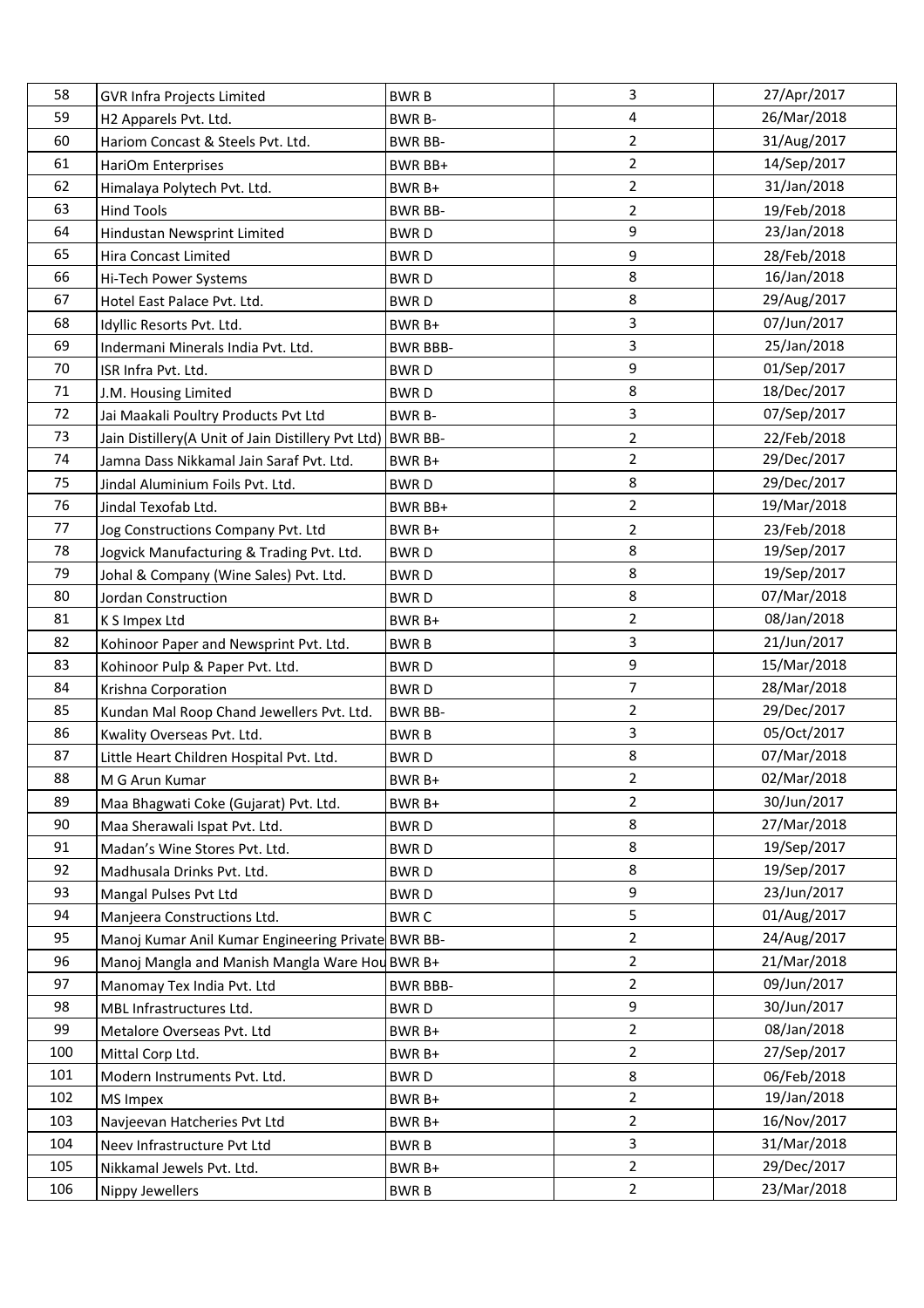| 107 | Noida Software Technology Park Ltd.                     | BWR B+         | $\overline{2}$          | 19/Dec/2017 |
|-----|---------------------------------------------------------|----------------|-------------------------|-------------|
| 108 | <b>NSL Sugars Limited</b>                               | <b>BWR BB-</b> | $\overline{2}$          | 18/Jul/2017 |
| 109 | Olive Lifesciences Pvt Ltd                              | <b>BWRC</b>    | 6                       | 02/Mar/2018 |
| 110 | Om Shiva Dairy                                          | BWR B+         | $\overline{2}$          | 07/Sep/2017 |
| 111 | Padmawati Commodities Pvt. Ltd.                         | <b>BWRD</b>    | 8                       | 26/Sep/2017 |
| 112 | Pali Hills Breweries Pvt. Ltd.                          | <b>BWRB</b>    | $\overline{2}$          | 04/Jan/2018 |
| 113 | Parikh Marketing Pvt. Ltd.                              | <b>BWR C-</b>  | 6                       | 11/Sep/2017 |
| 114 | Pasad Impex Pvt. Ltd.                                   | <b>BWR BB-</b> | $\overline{2}$          | 06/Nov/2017 |
| 115 | PET Metal Pvt. Ltd.                                     | <b>BWRD</b>    | $\overline{7}$          | 12/Jul/2017 |
| 116 | Prabhu Shanti Real Estate Pvt. Ltd.                     | BWR B+         | $\overline{2}$          | 31/Mar/2018 |
| 117 | Pramukh Car Riders Ltd.                                 | <b>BWRB</b>    | $\overline{2}$          | 07/Sep/2017 |
| 118 | Premprakash Tubes Ltd.                                  | <b>BWRD</b>    | 8                       | 07/Mar/2018 |
| 119 | R G Shaw & Sons Pvt. Ltd.                               | <b>BWRD</b>    | 8                       | 19/Sep/2017 |
| 120 | R J Bio-Tech Ltd                                        | BWR B+         | $\mathbf{3}$            | 15/Mar/2018 |
| 121 | Ranjitha Cottons                                        | <b>BWRB</b>    | $\overline{2}$          | 13/Nov/2017 |
| 122 | Ratnesh Metal Industries Pvt. Ltd.                      | <b>BWR BB-</b> | $\overline{2}$          | 12/May/2017 |
| 123 | RattanIndia Power Ltd - Phase II (Amravati)             | <b>BWR BB-</b> | $\overline{2}$          | 01/Mar/2018 |
| 124 | RattanIndia Power Ltd.                                  | <b>BWR BB-</b> | $\overline{2}$          | 01/Mar/2018 |
| 125 | RGL Ecopak Ltd.                                         | <b>BWR B-</b>  | $\overline{\mathbf{4}}$ | 01/Mar/2018 |
| 126 | <b>Rijan Educational Society</b>                        | <b>BWRB</b>    | $\overline{2}$          | 19/Feb/2018 |
| 127 | Rohini Textile Industry Pvt. Ltd.                       | <b>BWRD</b>    | 8                       | 21/Jun/2017 |
| 128 | Rotomac Global Pvt. Ltd.                                | <b>BWRD</b>    | 8                       | 11/Jul/2017 |
| 129 | S. R. Ravi                                              | <b>BWRB</b>    | $\overline{2}$          | 31/Mar/2018 |
| 130 | S.Kadirvel & Company                                    | BWR B+         | $\overline{2}$          | 22/Aug/2017 |
| 131 | SAB Global Entertainment Media Pvt. Ltd.                | <b>BWRD</b>    | 8                       | 28/Mar/2018 |
| 132 | Sai Raghavendra Cotton Traders                          | <b>BWRB</b>    | $\overline{2}$          | 23/May/2017 |
| 133 | Sai Regency Power Corporation Pvt. Ltd.                 | <b>BWR BB-</b> | $\overline{2}$          | 16/Aug/2017 |
| 134 | SAM Cables & Conductors Pvt. Ltd.                       | <b>BWRD</b>    | 8                       | 13/Feb/2018 |
| 135 | Saraswati Educational Trust                             | <b>BWRB</b>    | $\overline{2}$          | 23/Mar/2018 |
| 136 | Sargodha Oil Mills Pvt Ltd                              | <b>BWRD</b>    | 9                       | 23/Jun/2017 |
| 137 | Sarvahitha Educational Society                          | <b>BWR BB+</b> | $\overline{2}$          | 01/Mar/2018 |
| 138 | Sea TV Network Limited                                  | <b>BWRD</b>    | $\overline{7}$          | 12/Mar/2018 |
| 139 | Senthamararai Marbles and Granites Pvt Ltd              | <b>BWR B-</b>  | 4                       | 07/Mar/2018 |
| 140 | SEW Vizag Coal Terminal Pvt. Ltd.                       | <b>BWRB</b>    | $\overline{2}$          | 04/Oct/2017 |
| 141 | SGGD Projects Development Pvt. Ltd.(Former BWR D        |                | 8                       | 10/Jul/2017 |
| 142 | SGGD Projects Development Pvt. Ltd.(Former BWR PP-MLD D |                | $\overline{7}$          | 21/Jul/2017 |
| 143 | Shakti Polytex Pvt. Ltd                                 | <b>BWRD</b>    | $\overline{7}$          | 23/Jun/2017 |
| 144 | Shilpi Cable Technologies Limited                       | <b>BWRD</b>    | 8                       | 04/Aug/2017 |
| 145 | Shiva Dairy                                             | BWR B+         | $\overline{2}$          | 07/Sep/2017 |
| 146 | Shree Bankey Behari Exports Limited                     | <b>BWRD</b>    | 9                       | 23/Jun/2017 |
| 147 | Shree Bankey Behari Food Processors Pvt Ltd BWR D       |                | 9                       | 23/Jun/2017 |
| 148 | Shree Kripa Agro                                        | <b>BWRB</b>    | $\overline{2}$          | 08/Jan/2018 |
| 149 | Shree Nath Jee Roller Flour Mills Ltd                   | <b>BWRD</b>    | 9                       | 23/Jun/2017 |
| 150 | Shree Sai Industries Pvt. Ltd.                          | <b>BWR BB-</b> | $\overline{2}$          | 26/Apr/2017 |
| 151 | Shri Krishna Jewells Pvt Limited (Erstwhile RC BWR BB-  |                | $\overline{2}$          | 22/Mar/2018 |
| 152 | Siddhartha Tiles & Sanitary Pvt. Ltd.                   | BWR B+         | $\overline{2}$          | 16/Mar/2018 |
| 153 | Siddheshwar Industries Pvt Ltd                          | BWR B+         | $\overline{2}$          | 03/Oct/2017 |
| 154 | Simbhaoli Power Pvt. Ltd.                               | <b>BWRC</b>    | 5                       | 23/Oct/2017 |
| 155 | Simpex Overseas Pvt. Ltd.                               | BWR B+         | $\overline{2}$          | 29/Dec/2017 |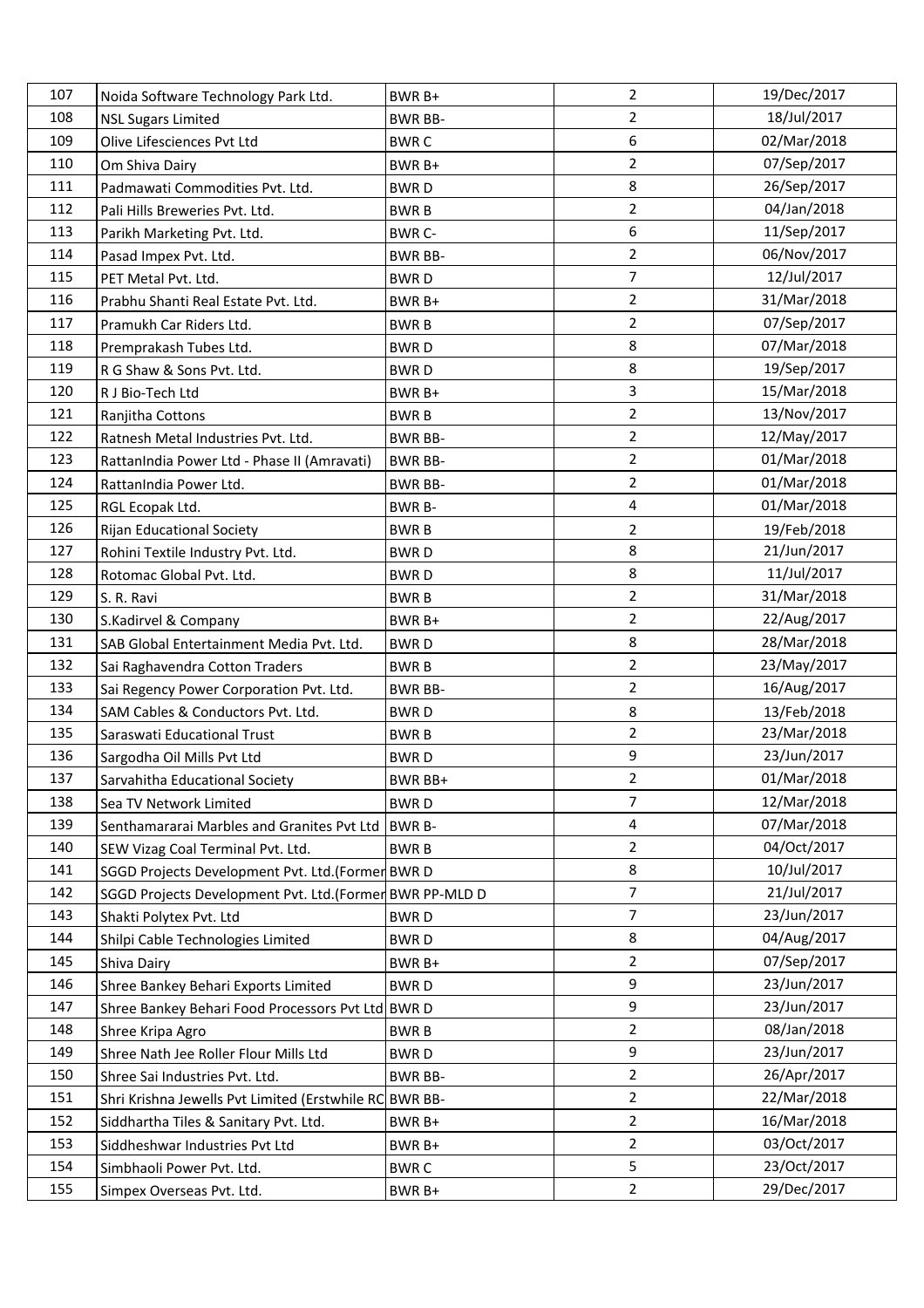| 156            | Sinew Developers Pvt. Ltd.                          | <b>BWRB</b>                          | $\overline{2}$   | 31/Mar/2018 |
|----------------|-----------------------------------------------------|--------------------------------------|------------------|-------------|
| 157            | Sona Beverages Pvt. Ltd.                            | <b>BWR B-</b>                        | 5                | 21/Mar/2018 |
| 158            | Sonali Energees Pvt Ltd                             | <b>BWRB</b>                          | $\overline{2}$   | 17/Nov/2017 |
| 159            | Sri Kailash Traders Pvt. Ltd.                       | <b>BWRD</b>                          | $\bf 8$          | 21/Feb/2018 |
| 160            | Sri Mahalaxmi Cotton Seed Oil Industries            | BWR BB+                              | $\overline{2}$   | 26/Dec/2017 |
| 161            | Suich Industries Pvt. Ltd.                          | <b>BWR BBB-</b>                      | 3                | 06/Jul/2017 |
| 162            | Suratgarh Bikaner Toll Road Co. Pvt. Ltd.           | <b>BWRD</b>                          | 9                | 30/Jun/2017 |
| 163            | <b>Swastik Plastics</b>                             | BWR B+                               | $\overline{2}$   | 10/Jan/2018 |
| 164            | T. Srinivas Reddy, T. Prakash Reddy & T. Venu BWR B |                                      | $\overline{2}$   | 31/Mar/2018 |
| 165            | Tanna Commercials Pvt. Ltd.                         | <b>BWRD</b>                          | 7                | 10/Jul/2017 |
| 166            | Telu Ram Amar Chand & Co                            | <b>BWRD</b>                          | 9                | 23/Jun/2017 |
| 167            | The Ultimate Solution                               | <b>BWRD</b>                          | 9                | 02/Jan/2018 |
| 168            | Titanium Merchant Pvt. Ltd.                         | <b>BWRD</b>                          | $\overline{7}$   | 23/Mar/2018 |
| 169            | Uday Vijay Steel Pvt. Ltd.                          | BWR B+                               | $\overline{2}$   | 06/Dec/2017 |
| 170            | Vijay Mahiendra Spinntex Pvt. Ltd.                  | <b>BWRB</b>                          | $\overline{2}$   | 09/Jan/2018 |
| 171            | Vinayak Cotton                                      | <b>BWRB</b>                          | $\overline{2}$   | 15/Mar/2018 |
| 172            | Vinayak Rathi Steel Rolling Mills Pvt. Ltd.         | <b>BWRB</b>                          | 3                | 27/Sep/2017 |
| 173            | Voora Property Developers Pvt Ltd                   | <b>BWR BB-</b>                       | $\overline{2}$   | 11/Oct/2017 |
| 174            | Weavers India                                       | <b>BWR BB-</b>                       | $\overline{2}$   | 05/Sep/2017 |
|                |                                                     |                                      |                  |             |
|                |                                                     |                                      |                  |             |
|                |                                                     | Rating prior to revision- B category |                  |             |
| $\mathbf{1}$   | <b>Agrawal Woven Polymers</b>                       | <b>BWR B-</b>                        | $\overline{2}$   | 20/Mar/2018 |
| 2              | Alayna Industries                                   | BWR C+                               | 3                | 28/Mar/2018 |
| 3              | Amaravathi Spinning Mills (Rajapalayam) Pvt. BWR D  |                                      | 5                | 27/Nov/2017 |
| 4              | Amba Shakti Udyog Ltd. (New Delhi)                  | <b>BWR BBB-</b>                      | $\overline{4}$   | 09/Jan/2018 |
| 5              | Ambience Hotels & Resorts Pvt. Ltd.                 | <b>BWR BB</b>                        | $\overline{2}$   | 28/Nov/2017 |
| 6              | Amrapali Homes Projects Pvt. Ltd.                   | <b>BWRD</b>                          | $\overline{4}$   | 31/Mar/2018 |
| $\overline{7}$ | Amrapali Hospitality Services Pvt. Ltd.             | <b>BWRD</b>                          | 6                | 31/Mar/2018 |
| 8              | Amrit Supply Company Pvt. Ltd.                      | <b>BWRD</b>                          | $\boldsymbol{6}$ | 22/Sep/2017 |
| 9              | Ankit Ispat Pvt.Ltd.                                | <b>BWRD</b>                          | 5                | 28/Mar/2018 |
| 10             | Annur Sri Sivasakthi Cotton Mills Pvt. Ltd.         | BWR D                                | 6                | 22/Jun/2017 |
| 11             | Ansal Condominium Ltd                               | <b>BWRD</b>                          | 6                | 30/Jan/2018 |
| 12             | Aquawave Biotech Pvt. Ltd.                          | <b>BWRD</b>                          | 5                | 14/Feb/2018 |
| 13             | Arjun Ply and Veneers Pvt. Ltd.                     | <b>BWRD</b>                          | 5                | 22/Sep/2017 |
| 14             | Auroma Coke Ltd.                                    | <b>BWRC</b>                          | $\overline{4}$   | 23/Mar/2018 |
| 15             | Avni Steels                                         | <b>BWRD</b>                          | 5                | 29/Mar/2018 |
| 16             | <b>B R Industries Ltd.</b>                          | <b>BWRC</b>                          | $\overline{2}$   | 29/Mar/2018 |
| 17             | Bamdev Nayak Infrastructures Ltd.                   | <b>BWRD</b>                          | $\overline{4}$   | 24/Oct/2017 |
| 18             | Bhavani Shakti Traders                              | <b>BWRD</b>                          | 5                | 26/Dec/2017 |
| 19             | Bhavani Wood Works                                  | BWR B-                               | $\overline{2}$   | 29/Mar/2018 |
| 20             | Binco Constructions Pvt. Ltd.                       | <b>BWRD</b>                          | $\overline{4}$   | 24/Oct/2017 |
| 21             | Borah & Company                                     | <b>BWRC</b>                          | $\overline{3}$   | 27/Mar/2018 |
| 22             | Brij Kattha Industries Pvt. Ltd.                    | <b>BWRC</b>                          | $\overline{2}$   | 07/Nov/2017 |
| 23             | Chalasani Raja                                      | <b>BWR B-</b>                        | $\overline{2}$   | 18/Dec/2017 |
| 24             | Charismatic Infratech Pvt. Ltd.                     | <b>BWRD</b>                          | $\boldsymbol{6}$ | 26/Jul/2017 |
| 25             | Cheran Weaves India Pvt. Ltd.                       | <b>BWR B-</b>                        | $\overline{2}$   | 17/Nov/2017 |
| 26             | Chhabeela Energy Foods Pvt. Ltd.                    | <b>BWR BB</b>                        | $\overline{2}$   | 24/Nov/2017 |
|                |                                                     |                                      |                  |             |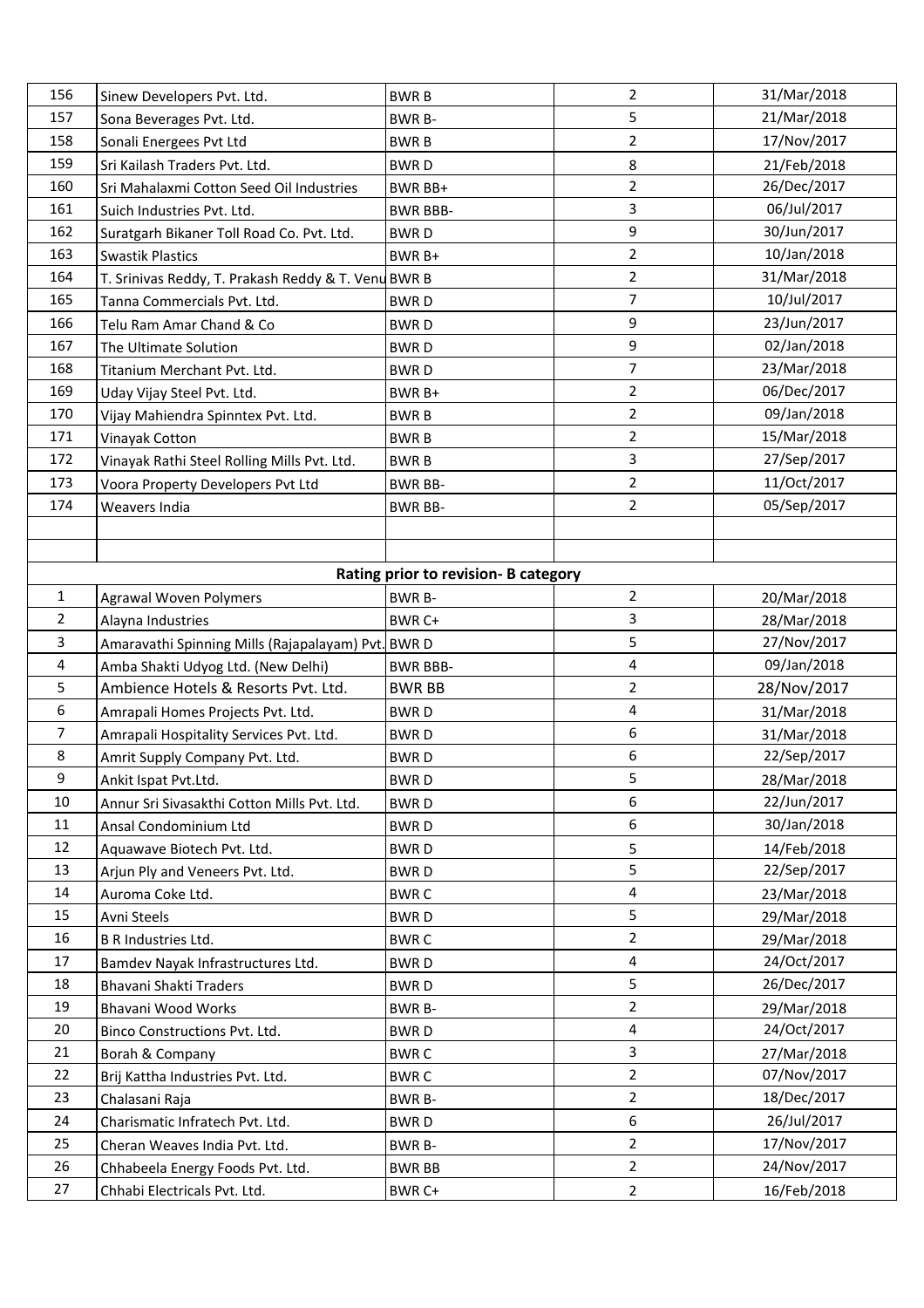| 28 | Chilika Distilleries Pvt. Ltd                      | BWR C+         | $\overline{2}$          | 27/Sep/2017 |
|----|----------------------------------------------------|----------------|-------------------------|-------------|
| 29 | CLH Gaseous Fuel Applications Pvt. Ltd.            | <b>BWR B-</b>  | $\overline{2}$          | 23/Mar/2018 |
| 30 | <b>CR Residency</b>                                | <b>BWRD</b>    | 6                       | 29/Mar/2018 |
| 31 | De Design & Interiors Pvt. Ltd.                    | <b>BWRC</b>    | 4                       | 12/Sep/2017 |
| 32 | Dee Key Woollen Industries Private Limited         | BWR C+         | $\overline{3}$          | 31/Mar/2018 |
| 33 | Deshmukh Cotton Industries                         | <b>BWRC</b>    | $\overline{2}$          | 27/Mar/2018 |
| 34 | <b>Dhara Enterprises</b>                           | <b>BWRD</b>    | 6                       | 22/Mar/2018 |
| 35 | <b>Diamond Timber Industries</b>                   | <b>BWRD</b>    | 5                       | 22/Sep/2017 |
| 36 | Didwaniya Exim Pvt. Ltd.                           | BWR C+         | $\overline{2}$          | 15/Mar/2018 |
| 37 | Dipanshu Promoter & Builder Pvt. Ltd.              | <b>BWR B-</b>  | $\overline{2}$          | 15/Mar/2018 |
| 38 | Disha Industries Ltd.                              | <b>BWRD</b>    | 6                       | 15/Jan/2018 |
| 39 | Easy Photovoltech Pvt. Ltd.                        | BWR B+         | $\overline{2}$          | 21/Dec/2017 |
| 40 | Elcom Innovations Pvt. Ltd.                        | <b>BWR B-</b>  | $\overline{2}$          | 12/Sep/2017 |
| 41 | En Fin Exports                                     | <b>BWRC</b>    | $\overline{\mathbf{4}}$ | 08/Jan/2018 |
| 42 | Ever Fresh Nutriment Industries                    | BWR C+         | $\overline{2}$          | 23/Mar/2018 |
| 43 | Extol Industries Ltd                               | <b>BWRD</b>    | 4                       | 24/Oct/2017 |
| 44 | Fabsol                                             | <b>BWRC</b>    | 4                       | 18/Jan/2018 |
| 45 | <b>Filtron Engineers Limited</b>                   | <b>BWRD</b>    | $\overline{4}$          | 08/Mar/2018 |
| 46 | Garib Nawaz Hotels Pvt. Ltd.                       | <b>BWRC</b>    | $\overline{2}$          | 23/Feb/2018 |
| 47 | Gaurish Steels Pvt. Ltd.                           | <b>BWRC</b>    | 3                       | 27/Mar/2018 |
| 48 | Giriraj Cot-Gin Pvt. Ltd.                          | <b>BWRD</b>    | 6                       | 18/May/2017 |
| 49 | GK Sons Engineering Enterprises Pvt. Ltd.          | <b>BWRC</b>    | 3                       | 21/Feb/2018 |
| 50 | Gokul Sugar Industries Ltd.                        | BWR C+         | $\overline{2}$          | 21/Dec/2017 |
| 51 | <b>Gold Planet</b>                                 | <b>BWRC</b>    | 4                       | 22/Mar/2018 |
| 52 | <b>Gupta Trading Company</b>                       | <b>BWRC</b>    | 3                       | 27/Mar/2018 |
| 53 | <b>GVR Infra Projects Limited</b>                  | <b>BWRC</b>    | $\overline{3}$          | 27/Jun/2017 |
| 54 | <b>GVR Infra Projects Limited</b>                  | <b>BWRD</b>    | 5                       | 27/Jun/2017 |
| 55 | GVR Infra Projects Limited                         | <b>BWRC</b>    | $\overline{2}$          | 27/Jun/2017 |
| 56 | Gyan Cirkitronics Pvt. Ltd                         | BWR C+         | $\overline{2}$          | 13/Nov/2017 |
| 57 | Hardrock Attachments Pvt. Ltd.                     | <b>BWRD</b>    | 6                       | 20/Mar/2018 |
| 58 | Hira Iron Pvt. Ltd.                                | <b>BWRD</b>    | 6                       | 28/Feb/2018 |
| 59 | Imperial Fabrics Pvt Ltd                           | <b>BWRC</b>    | 4                       | 31/Jan/2018 |
| 60 | Indicus Ventures Pvt. Ltd.                         | <b>BWRD</b>    | 5                       | 04/Jan/2018 |
| 61 | Indison Agro Foods Ltd.                            | <b>BWRC</b>    | 3                       | 21/Mar/2018 |
| 62 | Ispat Sangrah                                      | <b>BWR B-</b>  | $\overline{2}$          | 24/Mar/2018 |
| 63 | Jain Ispat                                         | <b>BWRD</b>    | 6                       | 31/Jan/2018 |
| 64 | Jas Orchid Resorts Pvt. Ltd                        | <b>BWRD</b>    | 4                       | 31/Mar/2018 |
| 65 | Jassar Dental Medical Education Health Foun BWR B+ |                | $\overline{2}$          | 21/Dec/2017 |
| 66 | Jayshree Grain Processing Pvt Ltd                  | <b>BWRC</b>    | $\overline{2}$          | 06/Nov/2017 |
| 67 | JBRS Steels and Pipes Limited                      | <b>BWRD</b>    | 6                       | 08/Jan/2018 |
| 68 | <b>JBS Engineering Works</b>                       | <b>BWRC</b>    | 4                       | 31/Mar/2018 |
| 69 | Jet Knitwears Pvt. Ltd.                            | BWR C+         | 3                       | 23/Mar/2018 |
| 70 | Jindal Texofab Ltd.                                | <b>BWR BB-</b> | $\overline{2}$          | 24/May/2017 |
| 71 | Joshitha Enterprises                               | <b>BWRD</b>    | 5                       | 27/Nov/2017 |
| 72 | Kabir Consultancy                                  | <b>BWRC</b>    | 4                       | 05/Dec/2017 |
| 73 | Kailash Rice and General Mills Pvt Ltd             | <b>BWRD</b>    | 6                       | 31/Mar/2018 |
| 74 | Kamlesh Autowheels Pvt. Ltd.                       | <b>BWRD</b>    | 6                       | 16/Mar/2018 |
| 75 | Kannaiya Timber Tech                               | <b>BWRD</b>    | 6                       | 22/Aug/2017 |
| 76 | Karur KCP Packkagings Ltd.                         | <b>BWRD</b>    | 5                       | 15/Jan/2018 |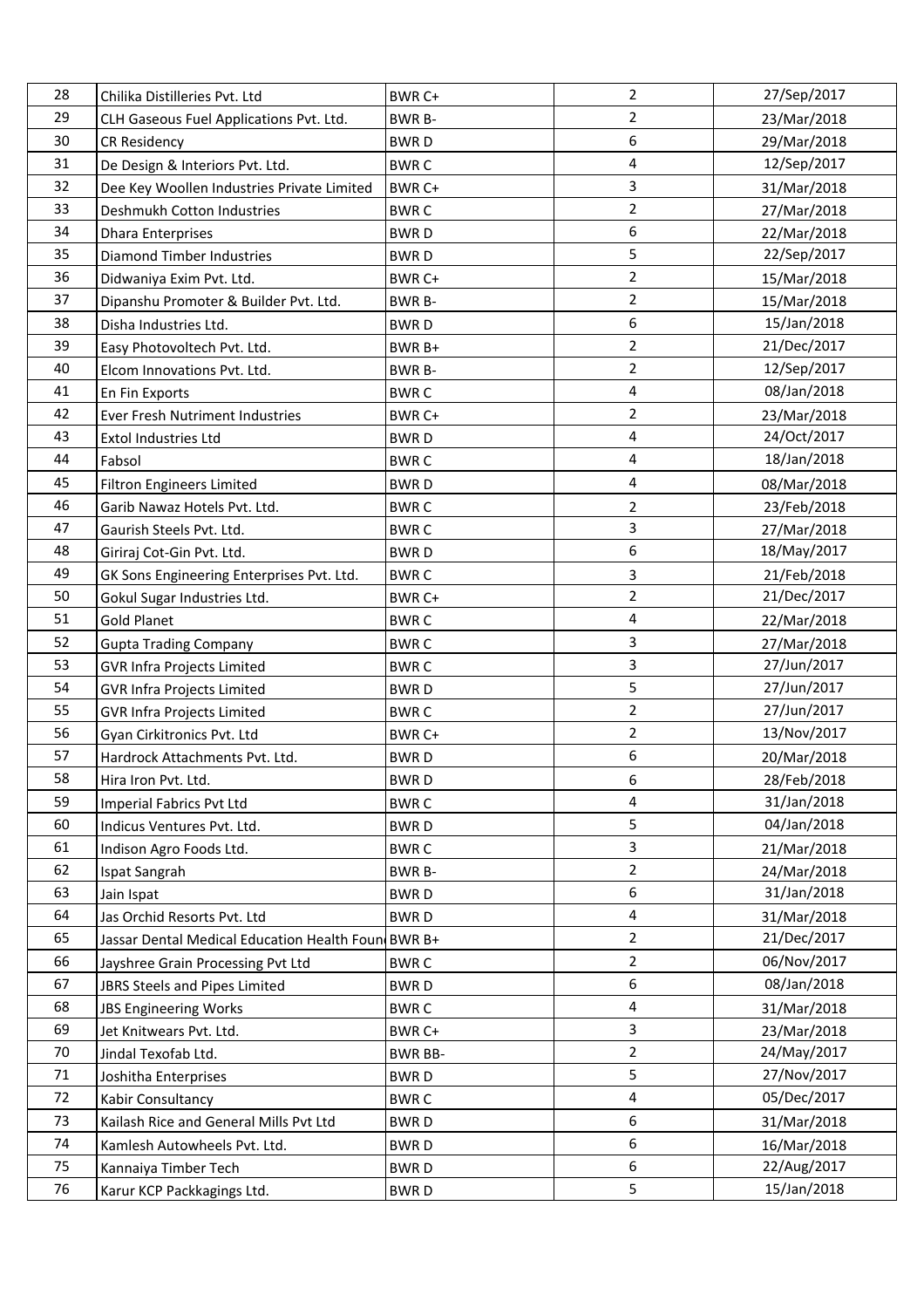| 77  | Kay Cee Polymers Pvt Ltd                   | <b>BWRC</b>     | 4              | 10/Jan/2018 |
|-----|--------------------------------------------|-----------------|----------------|-------------|
| 78  | <b>KC Automart Pvt Ltd</b>                 | <b>BWRC</b>     | 4              | 21/Mar/2018 |
| 79  | Keasav Saw Mill                            | <b>BWRD</b>     | 6              | 22/Aug/2017 |
| 80  | Kesavahanuma Cotton and Oil Mill Pvt. Ltd. | BWR C+          | 3              | 24/Mar/2018 |
| 81  | KGS Nelsun Paper Mill Ltd.                 | <b>BWR B-</b>   | $\overline{2}$ | 28/Mar/2018 |
| 82  | Khanna Polyweave Pvt. Ltd.                 | <b>BWRD</b>     | 6              | 31/Mar/2018 |
| 83  | Kingswood Suppliers Pvt. Ltd.              | <b>BWR BBB-</b> | 4              | 27/Apr/2017 |
| 84  | <b>Knox Retail</b>                         | <b>BWRC</b>     | 4              | 31/Mar/2018 |
| 85  | Kohinoor Paper and Newsprint Pvt. Ltd.     | <b>BWRD</b>     | 5              | 15/Mar/2018 |
| 86  | Kohinoor Steel Pvt. Ltd.                   | <b>BWRD</b>     | 4              | 15/Mar/2018 |
| 87  | Kohinoor Steel Pvt. Ltd.                   | <b>BWR B-</b>   | $\overline{2}$ | 19/May/2017 |
| 88  | Komal Coatings Pvt. Ltd.                   | <b>BWR B-</b>   | $\overline{2}$ | 23/Mar/2018 |
| 89  | Krishna Prasad Industries                  | <b>BWR B-</b>   | $\overline{2}$ | 30/Aug/2017 |
| 90  | Krishna Wood Works                         | <b>BWRC</b>     | 4              | 22/Aug/2017 |
| 91  | Kumar Casting Pvt. Ltd.                    | <b>BWRD</b>     | 5              | 10/Jan/2018 |
| 92  | <b>Kumar Cotton Products</b>               | <b>BWRD</b>     | 6              | 28/Jul/2017 |
| 93  | Kumar Sinew Developers Pvt. Ltd            | <b>BWRD</b>     | 6              | 06/Sep/2017 |
| 94  | Kwality Overseas Pvt. Ltd.                 | <b>BWRD</b>     | 5              | 31/Mar/2018 |
| 95  | Lanco Devihalli Highways Ltd.              | <b>BWRD</b>     | 4              | 31/Aug/2017 |
| 96  | Lanco Mandakini Hydro Energy Pvt. Ltd.     | <b>BWRC</b>     | 2              | 27/Dec/2017 |
| 97  | Landmark Infonet Pvt. Ltd.                 | <b>BWRD</b>     | 6              | 02/Mar/2018 |
| 98  | Leburu Constructions Pvt. Ltd.             | <b>BWR B-</b>   | $\overline{2}$ | 30/Aug/2017 |
| 99  | Libra Auto Car Company Ltd.                | <b>BWRC</b>     | 4              | 29/Mar/2018 |
| 100 | Luxmi Medicos                              | <b>BWRD</b>     | 5              | 22/Feb/2018 |
| 101 | Maa Annapurna Agro Products                | <b>BWRD</b>     | 6              | 19/Mar/2018 |
| 102 | Maa Bhagwati Coke (Gujarat) Pvt. Ltd.      | <b>BWRD</b>     | 6              | 12/Jul/2017 |
| 103 | Maa Tara Ferrotech Pvt. Ltd.               | <b>BWRD</b>     | 4              | 27/Mar/2018 |
| 104 | Maa Tara Ispat Industries Pvt. Ltd.        | <b>BWRD</b>     | 5              | 27/Mar/2018 |
| 105 | Maax Super Speciality Hospital             | <b>BWRD</b>     | 6              | 31/Aug/2017 |
| 106 | <b>Macro Precision Components</b>          | <b>BWRC</b>     | 4              | 11/Sep/2017 |
| 107 | <b>Magnetic Metal Industries</b>           | BWR C+          | $\mathfrak{D}$ | 31/Mar/2018 |
| 108 | Mahalaxmi Crafts & Tissues Pvt. Ltd.       | <b>BWR BB</b>   | $\overline{2}$ | 05/Oct/2017 |
| 109 | Mahashakti Energy Ltd.                     | <b>BWRD</b>     | 6              | 29/Mar/2018 |
| 110 | Mak Aqua Farm Pvt. Ltd.                    | BWR C+          | $\overline{2}$ | 31/Mar/2018 |
| 111 | Manakular Motors                           | BWR C+          | 2              | 31/Mar/2018 |
| 112 | Mangalore Fishmeal & Oil Company           | <b>BWRC</b>     | 3              | 22/Mar/2018 |
| 113 | Manuelsons Hotels Pvt. Ltd.                | BWR C+          | 2              | 31/Mar/2018 |
| 114 | Martina Biogenics Pvt. Ltd.                | <b>BWRD</b>     | 6              | 29/Jan/2018 |
| 115 | Maya Devi Educational Foundation           | <b>BWRD</b>     | 6              | 31/Mar/2018 |
| 116 | Mayur Roller Flour Mills Pvt. Ltd.         | <b>BWRD</b>     | 6              | 22/Sep/2017 |
| 117 | Meclin Infras Pvt. Ltd.                    | BWR C+          | $\overline{2}$ | 31/Mar/2018 |
| 118 | MGM Realtors Pvt. Ltd.                     | <b>BWRD</b>     | 5              | 14/Sep/2017 |
| 119 | MGM Realtors Pvt. Ltd.                     | <b>BWRD</b>     | 5              | 14/Sep/2017 |
| 120 | MGM Realtors Pvt. Ltd.                     | <b>BWRC</b>     | 3              | 14/Sep/2017 |
| 121 | Mother Nutri Foods                         | <b>BWRD</b>     | 5              | 31/Mar/2018 |
| 122 | MSP Steel & Power Ltd.                     | <b>BWRD</b>     | 6              | 22/Jan/2018 |
| 123 | Mutiara Roofing Industries Pvt. Ltd.       | BWR C+          | $\overline{2}$ | 31/Mar/2018 |
| 124 | Nalanda Estates Pvt. Ltd.                  | BWR C+          | $\overline{2}$ | 14/Mar/2018 |
| 125 | Narayan Cotex Pvt. Ltd.                    | <b>BWRD</b>     | 6              | 31/Mar/2018 |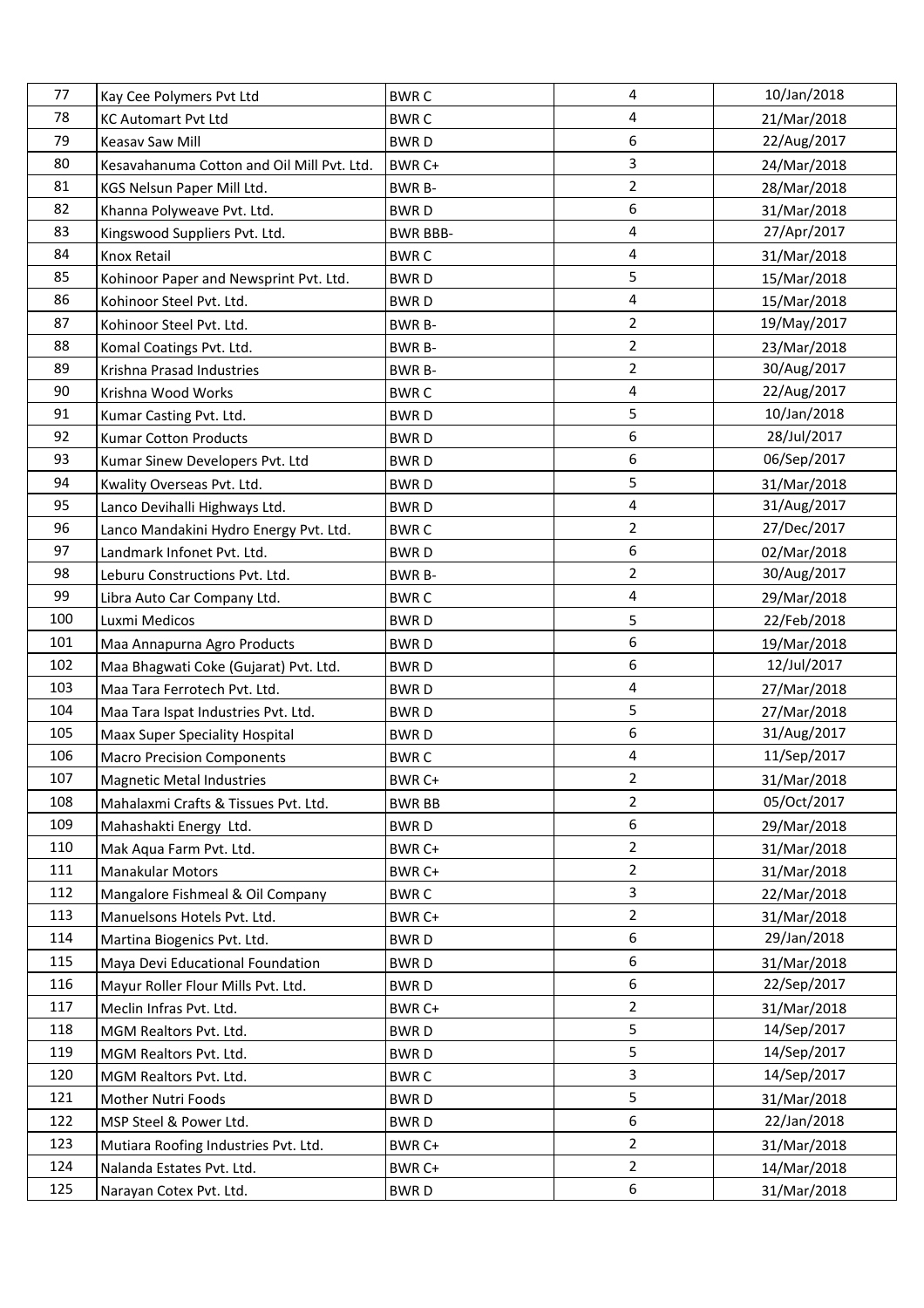| 126 | Narsingh Thakur                             | BWR C+         | 2              | 19/Feb/2018 |
|-----|---------------------------------------------|----------------|----------------|-------------|
| 127 | Neycer Jalaa Pvt Ltd                        | <b>BWRC</b>    | 3              | 28/Feb/2018 |
| 128 | Nikka Mal Pyare Lal Jain                    | <b>BWR B-</b>  | $\overline{2}$ | 26/Feb/2018 |
| 129 | Oceanus Dwellings Pvt. Ltd.                 | <b>BWRD</b>    | 5              | 07/Nov/2017 |
| 130 | Parshwa Ornaments Pvt. Ltd.                 | <b>BWRC</b>    | $\overline{2}$ | 07/Dec/2017 |
| 131 | Polylon Industries                          | <b>BWR B-</b>  | $\overline{2}$ | 05/Sep/2017 |
| 132 | Polylon Textile                             | <b>BWR B-</b>  | 2              | 05/Sep/2017 |
| 133 | Poornima Dairy Products                     | <b>BWRD</b>    | 6              | 31/Mar/2018 |
| 134 | Prabhat Industries                          | <b>BWRD</b>    | 5              | 31/Mar/2018 |
| 135 | Proton Positive Healthcare Pvt. Ltd.        | BWR C+         | $\overline{2}$ | 22/Mar/2018 |
| 136 | Radha Raman Spices                          | <b>BWRD</b>    | 5              | 13/Mar/2018 |
| 137 | Radheshyam Fibres (Guj) Pvt Ltd             | <b>BWRD</b>    | 6              | 13/Jul/2017 |
| 138 | Ram Aabhoshan                               | <b>BWRD</b>    | 6              | 31/Mar/2018 |
| 139 | Ramdev Industries Ltd                       | BWR B-         | $\overline{2}$ | 30/Aug/2017 |
| 140 | <b>Reliable Construction</b>                | <b>BWRD</b>    | 6              | 15/Feb/2018 |
| 141 | Renown Pharmaceuticals Pvt. Ltd             | <b>BWRD</b>    | 6              | 29/Dec/2017 |
| 142 | Ruchi Security Printers Pvt. Ltd.           | BWR B-         | $\overline{2}$ | 20/Mar/2018 |
| 143 | RVA Etronics Pvt. Ltd. (RVA)                | BWR C+         | $\overline{2}$ | 31/Mar/2018 |
| 144 | Saha Estate Developers Pvt Ltd              | <b>BWRD</b>    | 5              | 24/Mar/2018 |
| 145 | Sahara School Holding Ltd                   | <b>BWRD</b>    | 5              | 31/Mar/2018 |
| 146 | Saraf Electricals Pvt. Ltd.                 | <b>BWRC</b>    | $\overline{2}$ | 28/Mar/2018 |
| 147 | Sat Kabir Logistics Pvt. Ltd                | <b>BWRD</b>    | 5              | 31/Mar/2018 |
| 148 | Saurabh Polymers Ltd                        | <b>BWRD</b>    | 6              | 10/Nov/2017 |
| 149 | SAVFAB Developers Pvt. Ltd.                 | BWR C+         | 3              | 31/Mar/2018 |
| 150 | Sharma Videos Pvt. Ltd.                     | <b>BWR BB</b>  | 3              | 28/Feb/2018 |
| 151 | Shilpa Electrification                      | <b>BWRC</b>    | $\overline{2}$ | 24/Oct/2017 |
| 152 | Shiv Shakti Construction Company            | BWR C+         | $\overline{2}$ | 20/Mar/2018 |
| 153 | Shiva Shakti Grains India Pvt. Ltd.         | <b>BWRC</b>    | 4              | 22/Feb/2018 |
| 154 | Shivalik Poultry                            | <b>BWRD</b>    | 4              | 29/Mar/2018 |
| 155 | Shree Aarti Enterprises                     | <b>BWR B-</b>  | $\overline{2}$ | 20/Mar/2018 |
| 156 | Shree Krishna Enterprises                   | <b>BWR BB+</b> | 4              | 15/Jun/2017 |
| 157 | Shree Tirupati Auto                         | BWR C+         | 3              | 31/Mar/2018 |
| 158 | <b>Sidhant Thermoware Promoters</b>         | <b>BWRD</b>    | 5              | 08/Mar/2018 |
| 159 | Sivika Foods Pvt. Ltd.                      | <b>BWR B-</b>  | $\overline{2}$ | 31/Mar/2018 |
| 160 | SJM Vidyapeetha                             | <b>BWRD</b>    | 5              | 16/Feb/2018 |
| 161 | SJP Constructions Pvt. Ltd.                 | BWR C+         | 2              | 31/Oct/2017 |
| 162 | SKB Projects India Pvt. Ltd.                | <b>BWR B-</b>  | 2              | 23/Feb/2018 |
| 163 | Sneha Engineering Equipment Pvt. Ltd.       | <b>BWRD</b>    | 5              | 20/Sep/2017 |
| 164 | SNG Trading Company Pvt. Ltd.               | <b>BWRC</b>    | $\overline{2}$ | 04/Oct/2017 |
| 165 | Sooch Educational Welfare Society           | <b>BWRC</b>    | 3              | 18/Dec/2017 |
| 166 | Sree Lakshmi Printing and Packaging Pvt Ltd | <b>BWRC</b>    | $\overline{2}$ | 28/Aug/2017 |
| 167 | Sri Balaji Rice Industries                  | <b>BWRC</b>    | 2              | 29/Mar/2018 |
| 168 | Sri Jyoti Renewable Energy Pvt. Ltd.        | <b>BWR B-</b>  | 2              | 05/Jun/2017 |
| 169 | Sri Krishna Saw Mill                        | <b>BWRC</b>    | 4              | 22/Aug/2017 |
| 170 | Sri Sai Balaji Spintex India Pvt. Ltd       | BWR C+         | $\overline{2}$ | 23/May/2017 |
| 171 | Sri Shyla Agro Food Industries              | <b>BWR B-</b>  | 2              | 04/Jan/2018 |
| 172 | Sri Vinayaka Paper and Boards Ltd.          | <b>BWRD</b>    | 5              | 08/Mar/2018 |
| 173 | Srikar Laboratories Pvt. Ltd.               | BWR B-         | $\overline{a}$ | 30/Aug/2017 |
| 174 | <b>Sriven Properties</b>                    | <b>BWR BB-</b> | 2              | 20/Feb/2018 |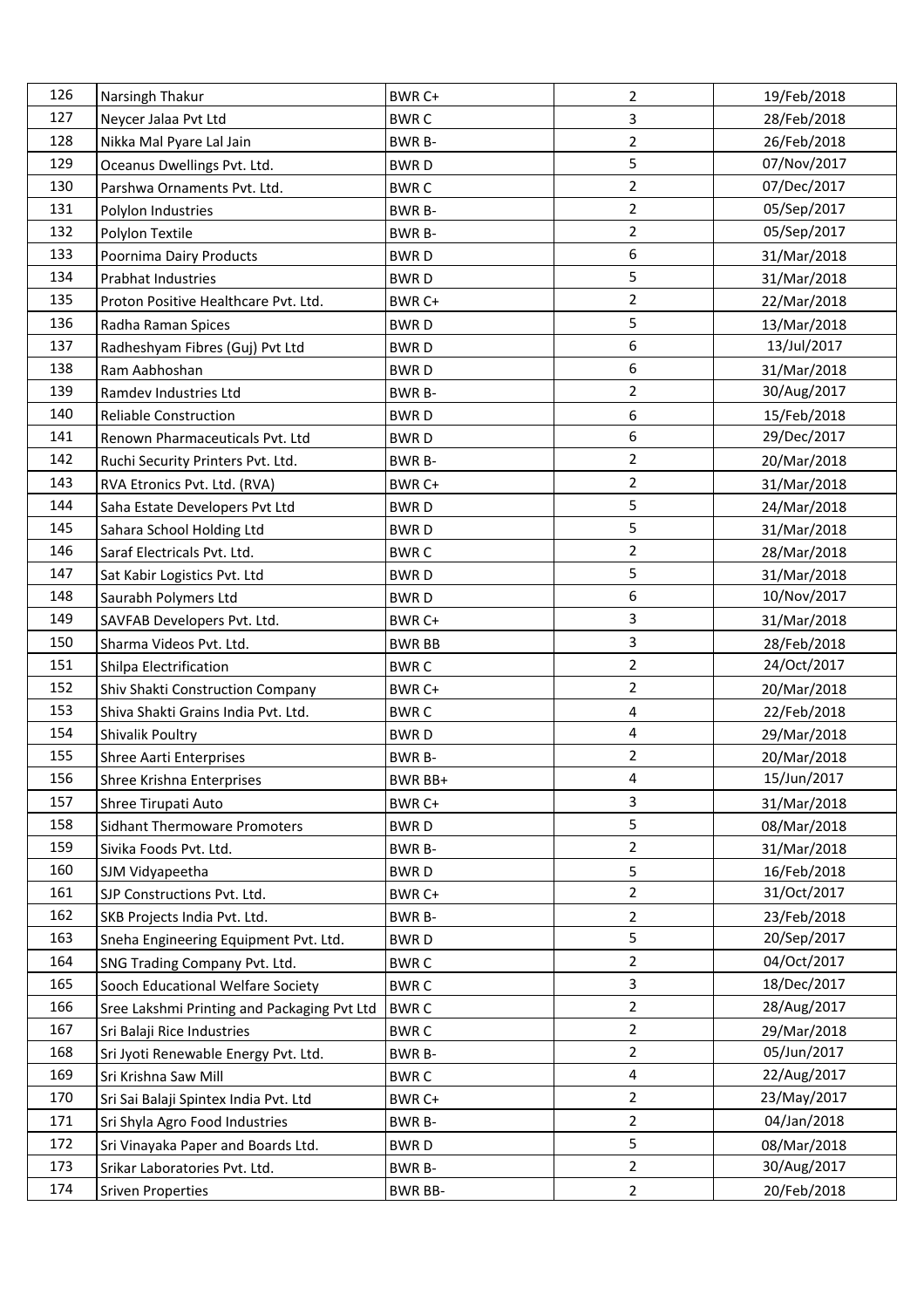| 175            | <b>SSD Overseas</b>                                     | BWR BB+                              | 4                                | 15/Jun/2017                |
|----------------|---------------------------------------------------------|--------------------------------------|----------------------------------|----------------------------|
| 176            | Suchirindia Infratech Pvt. Ltd.                         | <b>BWRC</b>                          | $\overline{2}$                   | 27/Mar/2018                |
| 177            | Sun Ark Aluminium Industries Pvt. Ltd.                  | <b>BWRD</b>                          | 6                                | 26/Feb/2018                |
| 178            | Surya Rice & General Mills                              | BWR C+                               | $\overline{2}$                   | 31/Mar/2018                |
| 179            | Surya suman Spinning Mills Pvt. Ltd.                    | BWR C+                               | $\overline{3}$                   | 29/Mar/2018                |
| 180            | <b>SVR Foods</b>                                        | BWR B-                               | $\overline{2}$                   | 20/Mar/2018                |
| 181            | Swapna Infracon Pvt. Ltd.                               | BWR C+                               | $\mathbf{3}$                     | 20/Mar/2018                |
| 182            | Swapna Motors Pvt. Ltd.                                 | <b>BWRD</b>                          | 6                                | 31/Mar/2018                |
| 183            | Swastik Trading Co.                                     | <b>BWRD</b>                          | 6                                | 20/Mar/2018                |
| 184            | Techno India                                            | <b>BWR BB</b>                        | $\overline{2}$                   | 17/Jul/2017                |
| 185            | The Gurukul Trust                                       | BWR C+                               | $\overline{2}$                   | 31/Mar/2018                |
| 186            | Tirupati Kagads Pvt. Ltd.                               | BWR C+                               | $\overline{3}$                   | 21/Mar/2018                |
| 187            | Triumph Auto Engineering Pvt. Ltd.                      | <b>BWRD</b>                          | 5                                | 31/Mar/2018                |
| 188            | <b>Udaya Motors</b>                                     | <b>BWRC</b>                          | $\overline{\mathbf{4}}$          | 15/Mar/2018                |
| 189            | Uma Cotton Industries                                   | <b>BWRD</b>                          | 6                                | 29/May/2017                |
| 190            | Unosack Flexible Packaging Pvt. Ltd.                    | <b>BWRC</b>                          | $\overline{2}$                   | 29/Mar/2018                |
| 191            | V Narasimha Rao & Co.                                   | BWR C+                               | 3                                | 16/Mar/2018                |
| 192            | <b>Veekay Polycoats Ltd</b>                             | <b>BWRD</b>                          | 4                                | 31/Mar/2018                |
| 193            | Venkateshwara Industries                                | BWR C+                               | 3                                | 16/Mar/2018                |
| 194            | Vesta Equipment Pvt. Ltd.                               | BWR C+                               | $\overline{3}$                   | 29/Mar/2018                |
| 195            | Vibrant Dehydro Foods Pvt. Ltd.                         | <b>BWRD</b>                          | 5                                | 22/Sep/2017                |
| 196            | Vijay Plasto Industries                                 | <b>BWRD</b>                          | 6                                | 31/Mar/2018                |
| 197            | Vinayaka Industries                                     | BWR C+                               | $\overline{2}$                   | 01/Sep/2017                |
| 198            | Vishwanath Singh Enterprises                            | <b>BWR B-</b>                        | $\overline{2}$                   | 01/Sep/2017                |
| 199            | Viva Boards Pvt. Ltd.                                   | <b>BWRC</b>                          | $\overline{2}$                   | 07/Aug/2017                |
| 200            | Vivala Cartons Pvt. Ltd.                                | BWR C+                               | $\mathbf{3}$                     | 27/Mar/2018                |
| 201            | Warm Gears Pvt. Ltd.                                    | <b>BWRD</b>                          | 5                                | 18/Aug/2017                |
| 202            | X-Nine Contracts Pvt. Ltd.                              | BWR C+                               | $\overline{2}$                   | 31/Mar/2018                |
| 203            | York Cellulose Pvt. Ltd.                                | <b>BWRC</b>                          | $\overline{3}$                   | 31/Mar/2018                |
|                |                                                         |                                      |                                  |                            |
|                |                                                         |                                      |                                  |                            |
|                |                                                         | Rating prior to revision- C category |                                  |                            |
| $\mathbf{1}$   | Arihant Wheels and Cycles Pvt. Ltd.                     | <b>BWRD</b>                          | $\overline{2}$                   | 28/Feb/2018                |
| $\overline{2}$ | Baid Industries Pvt. Ltd.                               | <b>BWRD</b>                          | $\overline{2}$                   | 22/Nov/2017                |
| 3              | <b>Besto Tradelink Pvt Ltd</b>                          | <b>BWRB</b>                          | 3                                | 26/Sep/2017                |
| 4              | Chahal Spintex Ltd                                      | <b>BWRB</b>                          | $\overline{2}$<br>$\overline{2}$ | 15/May/2017                |
| 5<br>6         | Chakra Poultry Farms Pvt. Ltd.                          | <b>BWR B-</b>                        | $\overline{3}$                   | 24/Jan/2018<br>22/Jan/2018 |
| 7              | Gokul Sugar Industries Ltd.                             | <b>BWRD</b>                          | 6                                | 18/Jan/2018                |
| 8              | Haripur Kraft Company                                   | <b>BWR BB</b>                        | 4                                | 06/Mar/2018                |
| 9              | Imperial Fabrics Pvt Ltd<br>Lanco Amarkantak Power Ltd. | BWR B+<br><b>BWR C-</b>              | $\overline{2}$                   | 23/Mar/2018                |
| 10             | Oswal Knit India Ltd                                    | <b>BWRD</b>                          | $\overline{2}$                   | 19/Mar/2018                |
| 11             |                                                         |                                      | 3                                | 31/Mar/2018                |
| 12             | Shiv Shakti Construction Company                        | BWR B+                               | $\overline{2}$                   | 27/Mar/2018                |
|                | Simbhaoli Power Pvt. Ltd.                               | <b>BWRD</b>                          |                                  |                            |
|                |                                                         |                                      |                                  |                            |
|                |                                                         | Rating prior to revision- D category |                                  |                            |
| $\mathbf{1}$   | Maax Super Speciality Hospital                          | BWR B+                               | 6                                | 06/Nov/2017                |
| 2              | Moraceae Pharmaceuticals Pvt Ltd                        | <b>BWRB</b>                          | 5                                | 24/Nov/2017                |
|                |                                                         |                                      |                                  |                            |